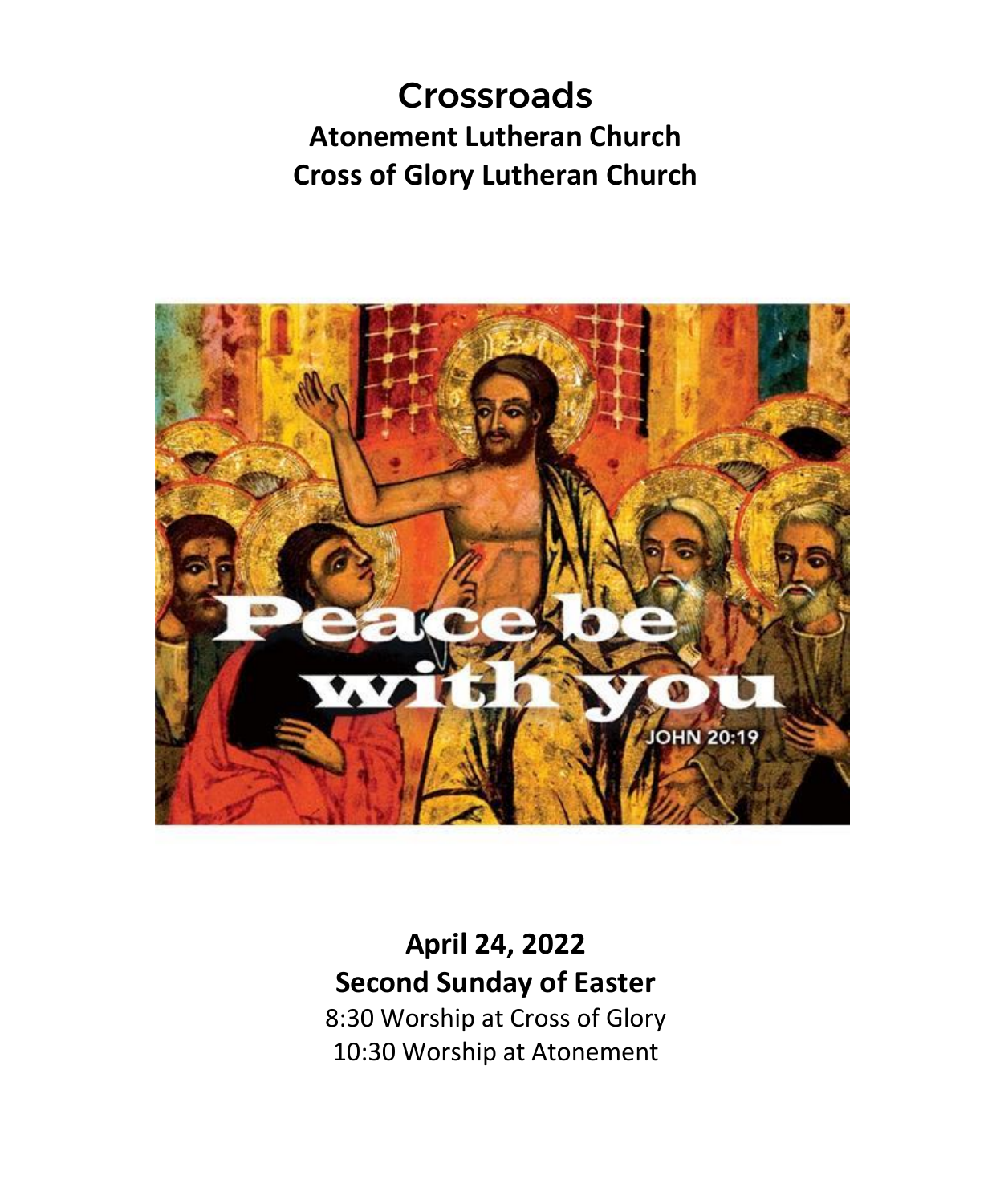## *WELCOME!*

## **Thank You to Our Staff and Volunteers**

Pastor Cassie Nault Shannon Rosas, Atonement Minister of Music Diane Lightbody, Atonement Accompanist Jaime Verkuilen, Cross of Glory Choir Director Ivan Konev, Cross of Glory Accompanist Matt Verkuilen/Jon Thomalla/Tony Houfek - Audio-Visual Crew Marilyn Goldsworthy & Dani Gow – Sunday School/Youth Group

|                          | 8:30                             | 10:30                       |
|--------------------------|----------------------------------|-----------------------------|
| <b>Ushers</b>            | Jeff Olson, Linda Thorson        | Bea Laubach, Judy Hill      |
| Greeter                  | TBD                              | Carol Hoiby                 |
| Acolyte                  | Jeff Olson                       | Bea Laubach                 |
| <b>Worship Assistant</b> | TBD                              | <b>Scott Carlson</b>        |
| Lector                   | Kolleen Olsen                    | <b>Steve Klaers</b>         |
| <b>Communion Set-Up</b>  | Kolleen Olsen                    | Carol Hoiby                 |
| <b>Communion Servers</b> | Gwen Lentsch, Shelly Markham     | Steve Klaers, Scott Carlson |
| <b>Counters</b>          | Linda Thorson, Jeanette Lundgren | Sally Kline, Royce King     |
| <b>Bread Baker</b>       | <b>NA</b>                        | Lynn Miller                 |
| <b>Nursery</b>           | Paula Reed                       | TBD                         |
| <b>COG Church Closer</b> | TBD                              | <b>NA</b>                   |

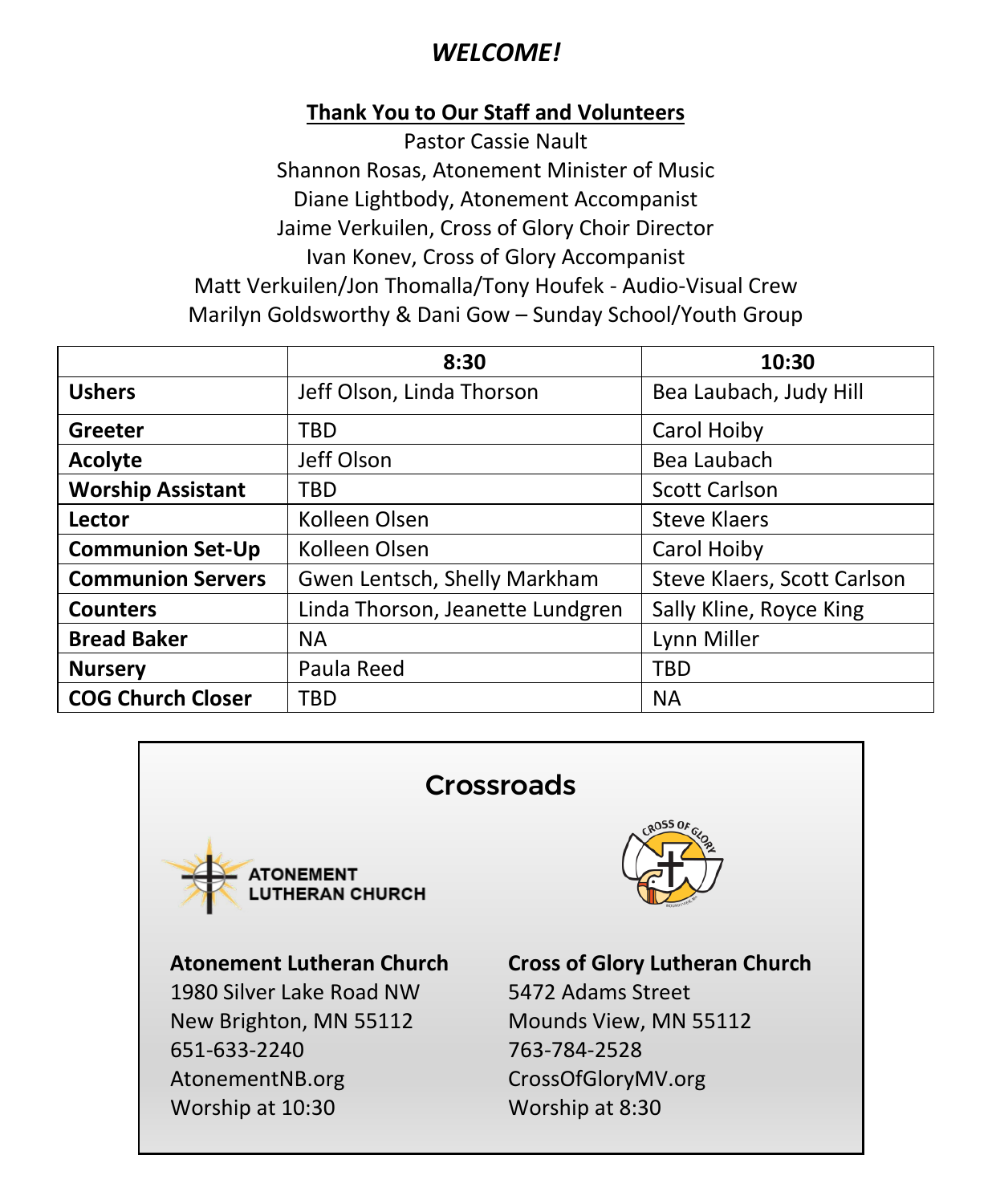# **Thank you for being here for worship! These are our safety practices for worship in the sanctuary.**

As more of us are returning to worship, it is important to remember that the pandemic is not over and we must still work together to keep each other safe.

*Please remember that everyone has their own comfort level, which might not be the same as yours, and we must respect each other's feelings.*

- 1. If you are feeling ill, please do not stay for worship. Go home and get well.
- 2. If you are a guest, please be sure to add your name and email address or phone number to the signup sheet in the narthex. This is for contact tracing.
- 3. As you enter and leave the sanctuary, make sure to give others enough space to safely pass at a distance. Let us extend welcome to one another by maintaining some social distance for those who require it.
- 4. If you test positive for COVID-19 and have attended in-person worship while potentially having the virus, please contact the church office so we can notify those who attended worship. We keep this information confidential – we do not identify who has COVID, only that there was a case in worship.

It is wonderful to be in worship together.

Please follow these guidelines so we can continue worshipping in-person in the sanctuary. Thank you!

> *Reprinted from "Evangelical Lutheran Worship" copyright © 2006 Augsburg Fortress All rights reserved. Used by permission of Augsburg Fortress license #SBL141694 Portions of the text is taken from Sundays & Seasons, copyright © 2013 Augsburg Fortress*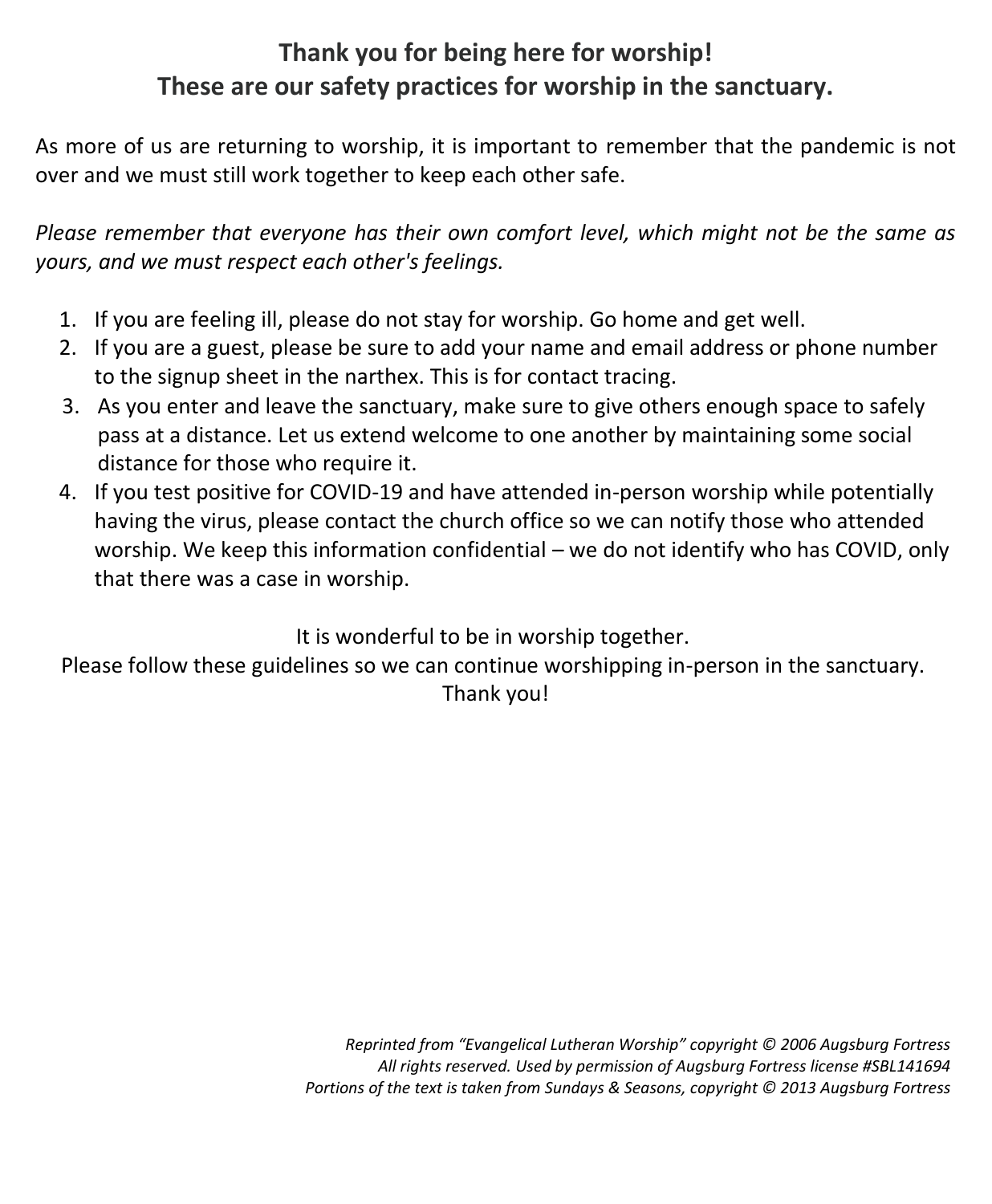# Order of Service

## **Words of Welcome**

*Please stand as you are able.*

## **Confession and Forgiveness**

Blessed be the holy Trinity,  $+$  one God, who forgives all our sin, whose mercy endures forever. **Amen.**

Almighty God, to whom all hearts are open, all desires known, and from whom no secrets are hid: cleanse the thoughts of our hearts by the inspiration of your Holy Spirit, that we may perfectly love you and worthily magnify your holy name, through Jesus Christ our Lord. **Amen.**

Let us confess our sin in the presence of God and of one another.

*Silence for reflection.*

## Gracious God,

**All: have mercy on us. We confess that we have turned from you and given ourselves into the power of sin. We are truly sorry and humbly repent. In your compassion forgive us our sins, known and unknown, things we have done and things we have failed to do. Turn us again to you, and uphold us by your Spirit, so that we may live and serve you in newness of life through Jesus Christ, our Savior and Lord. Amen.**

God, who is rich in mercy, loved us even when we were dead in sin, and made us alive together with Christ. By grace you have been saved. In the name of  $\pm$  Jesus Christ, your sins are forgiven. Almighty God strengthen you with power through the Holy Spirit, that Christ may live in your hearts through faith.

**Amen.**

## **Gathering Song**

"Alleluia! Jesus Is Risen!" ELW #377

## **Greeting**

L: The grace of our Lord Jesus Christ, the Love of God, and the communion of the Holy Spirit be with you all.

## **All: And also with you.**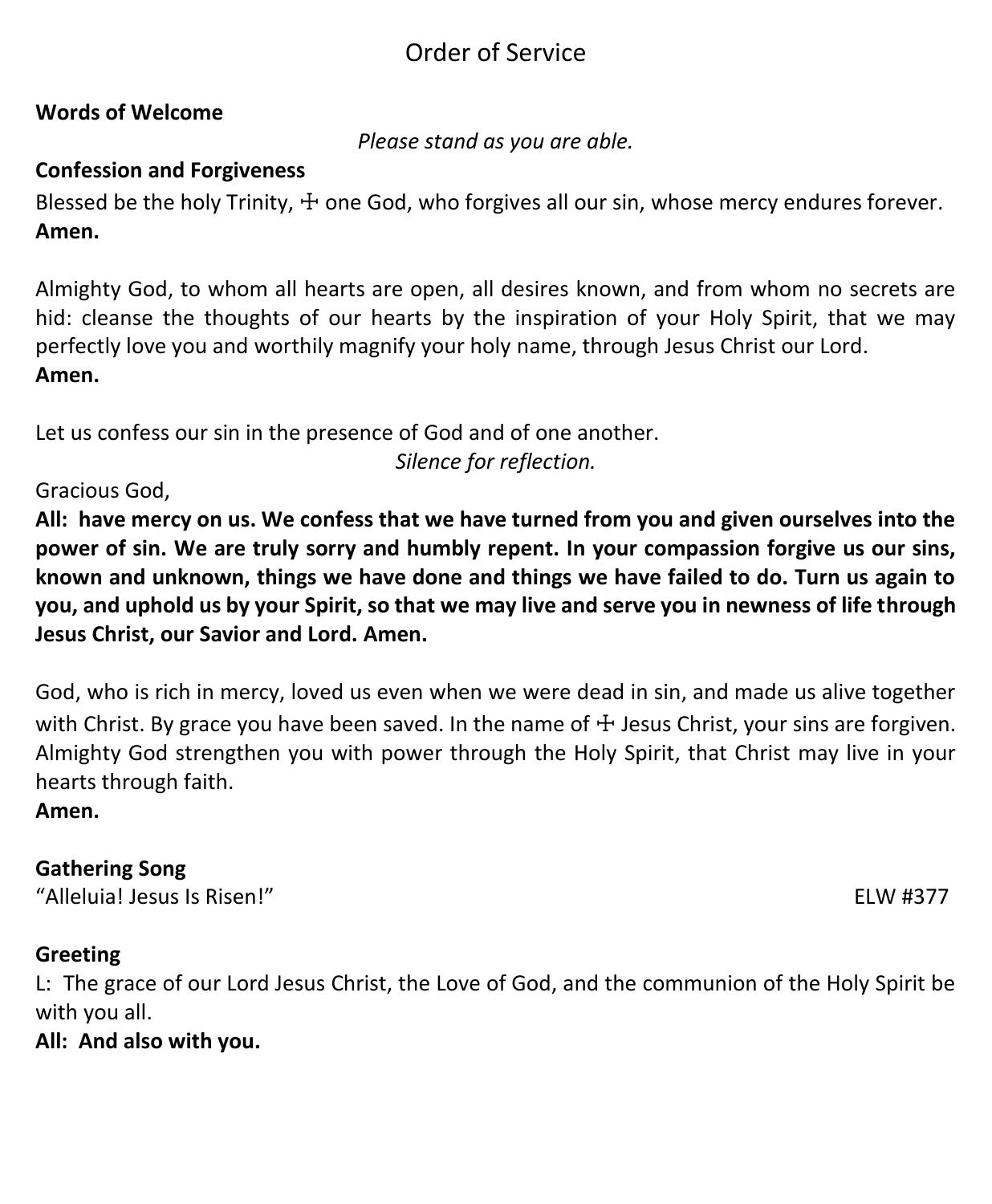**Hymn of Praise –** "This is the Feast" **page 149 ELW** 

## **Prayer of the Day**

L: Let us pray,

**All: O God of life, you reach out to us amid our fears with the wounded hands of your risen Son. By your Spirit's breath revive our faith in your mercy, and strengthen us to be the body of your Son, Jesus Christ, our Savior and Lord, who lives and reigns with you and the Holy Spirit, one God, now and forever. Amen.**

*Please be seated.*

## **First Reading: Acts 5:27-32**

<sup>27</sup>When they had brought [the apostles,] they had them stand before the council. The high priest questioned them, <sup>28</sup>saying, "We gave you strict orders not to teach in this name, yet here you have filled Jerusalem with your teaching and you are determined to bring this man's blood on us." <sup>29</sup>But Peter and the apostles answered, "We must obey God rather than any human authority. <sup>30</sup>The God of our ancestors raised up Jesus, whom you had killed by hanging him on a tree.  $31$ God exalted him at his right hand as Leader and Savior that he might give repentance to Israel and forgiveness of sins.  $32$ And we are witnesses to these things, and so is the Holy Spirit whom God has given to those who obey him."

Word of God, word of life.

**All: Thanks be to God.**

## **Second Reading: Revelation 1:4-8**

4 John to the seven churches that are in Asia: Grace to you and peace from him who is and who was and who is to come, and from the seven spirits who are before his throne, <sup>5</sup>and from Jesus Christ, the faithful witness, the firstborn of the dead, and the ruler of the kings of the earth.

To him who loves us and freed us from our sins by his blood,  $6$  and made us to be a kingdom, priests serving his God and Father, to him be glory and dominion forever and ever. Amen.

 $7$ Look! He is coming with the clouds; every eye will see him, even those who pierced him; and on his account all the tribes of the earth will wail. So it is to be. Amen.

<sup>8</sup>"I am the Alpha and the Omega," says the Lord God, who is and who was and who is to come, the Almighty.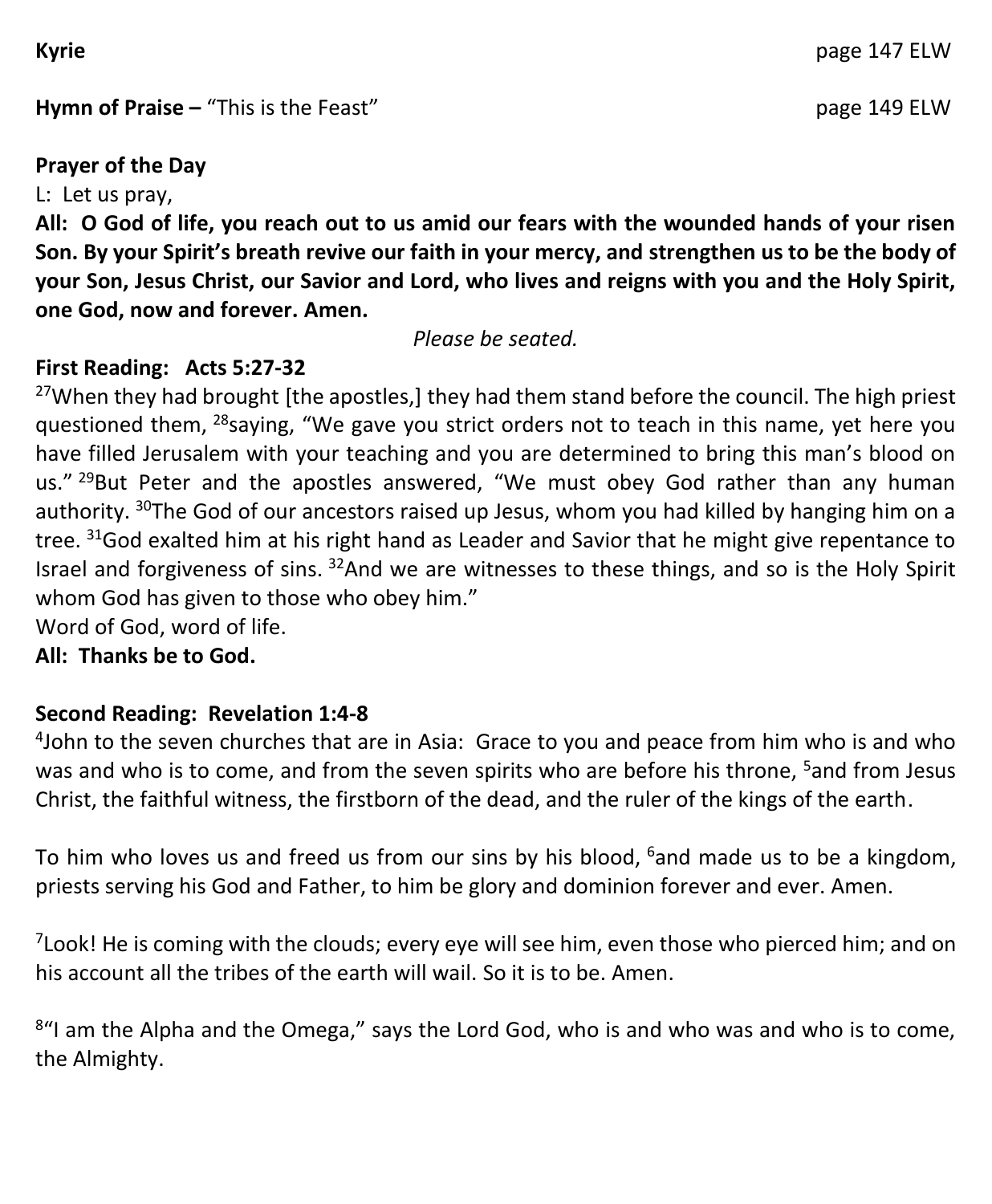Word of God, word of life. **All: Thanks be to God.**

*Please stand as you are able.*

**Gospel Acclamation** "Christ the Lord Is Risen Today; Alleluia!", v. 1 ELW #369

**Gospel: John 20:19-31** The holy gospel according to John. **All: Glory to you, O Lord.**

 $19$ When it was evening on that day, the first day of the week, and the doors of the house where the disciples had met were locked for fear of the Jews, Jesus came and stood among them and said, "Peace be with you." <sup>20</sup>After he said this, he showed them his hands and his side. Then the disciples rejoiced when they saw the Lord. <sup>21</sup> Jesus said to them again, "Peace be with you. As the Father has sent me, so I send you."  $22$ When he had said this, he breathed on them and said to them, "Receive the Holy Spirit.<sup>23</sup>If you forgive the sins of any, they are forgiven them; if you retain the sins of any, they are retained."

 $24$ But Thomas (who was called the Twin), one of the twelve, was not with them when Jesus came. <sup>25</sup>So the other disciples told him, "We have seen the Lord." But he said to them, "Unless I see the mark of the nails in his hands, and put my finger in the mark of the nails and my hand in his side, I will not believe."

 $26A$  week later his disciples were again in the house, and Thomas was with them. Although the doors were shut, Jesus came and stood among them and said, "Peace be with you." <sup>27</sup>Then he said to Thomas, "Put your finger here and see my hands. Reach out your hand and put it in my side. Do not doubt but believe." <sup>28</sup>Thomas answered him, "My Lord and my God!" <sup>29</sup>Jesus said to him, "Have you believed because you have seen me? Blessed are those who have not seen and yet have come to believe."

 $30$ Now Jesus did many other signs in the presence of his disciples, which are not written in this book. <sup>31</sup>But these are written so that you may come to believe that Jesus is the Messiah, the Son of God, and that through believing you may have life in his name.

The gospel of the Lord. **All: Praise to you, O Christ.**

*Please be seated.*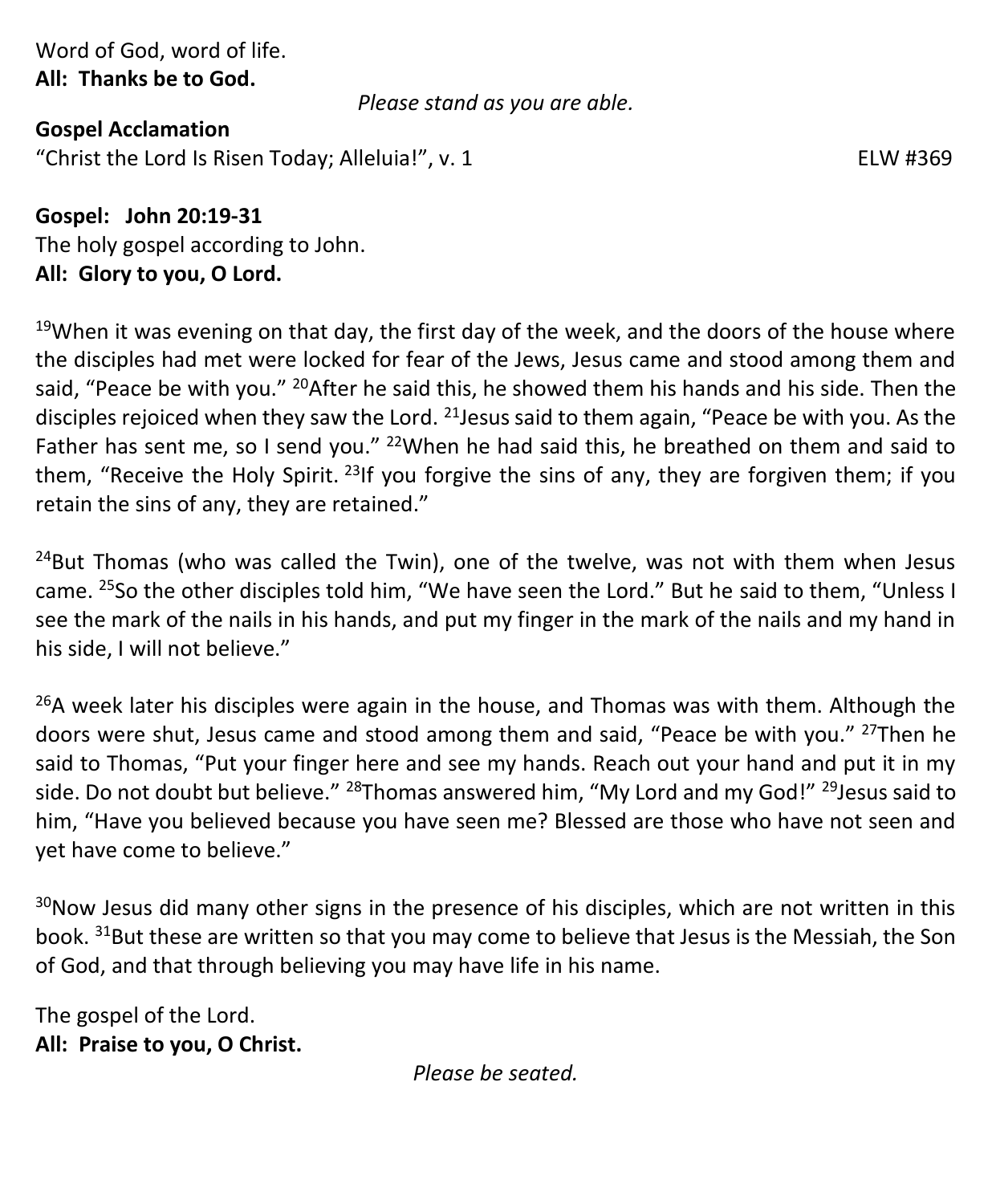**Hymn of the Day** "O Sons and Daughters, Let Us Sing", vs. 1, 5-8 ELW #386 *Please stand as you are able.* **Apostles' Creed (All) I believe in God, the Father almighty, creator of heaven and earth. I believe in Jesus Christ, God's only Son, our Lord, who was conceived by the Holy Spirit, born of the virgin Mary, suffered under Pontius Pilate, was crucified, died, and was buried; he descended to the dead. On the third day he rose again; he ascended into heaven, he is seated at the right hand of the Father, and he will come to judge the living and the dead. I believe in the Holy Spirit, the holy catholic church, the communion of saints, the forgiveness of sins, the resurrection of the body, and the life everlasting. Amen.**

**Prayers of Intercession** (Repeated response) L: God, in your mercy **All: hear our prayer.** 

*Please be seated.*

## **Offering**

8:30 & 10:30 - "The Blood Will Never Lose Its Power" by Andrae Crouch Diane Lightbody *Please stand as you are able.*

## **Offering Prayer**

Living God, you gather the wolf and the lamb to feed together in your peaceable reign, and you welcome us all at your table. Reach out to us through this meal, and show us your wounded and risen body, that we may be nourished and believe in Jesus Christ, our Savior and Lord. **Amen.**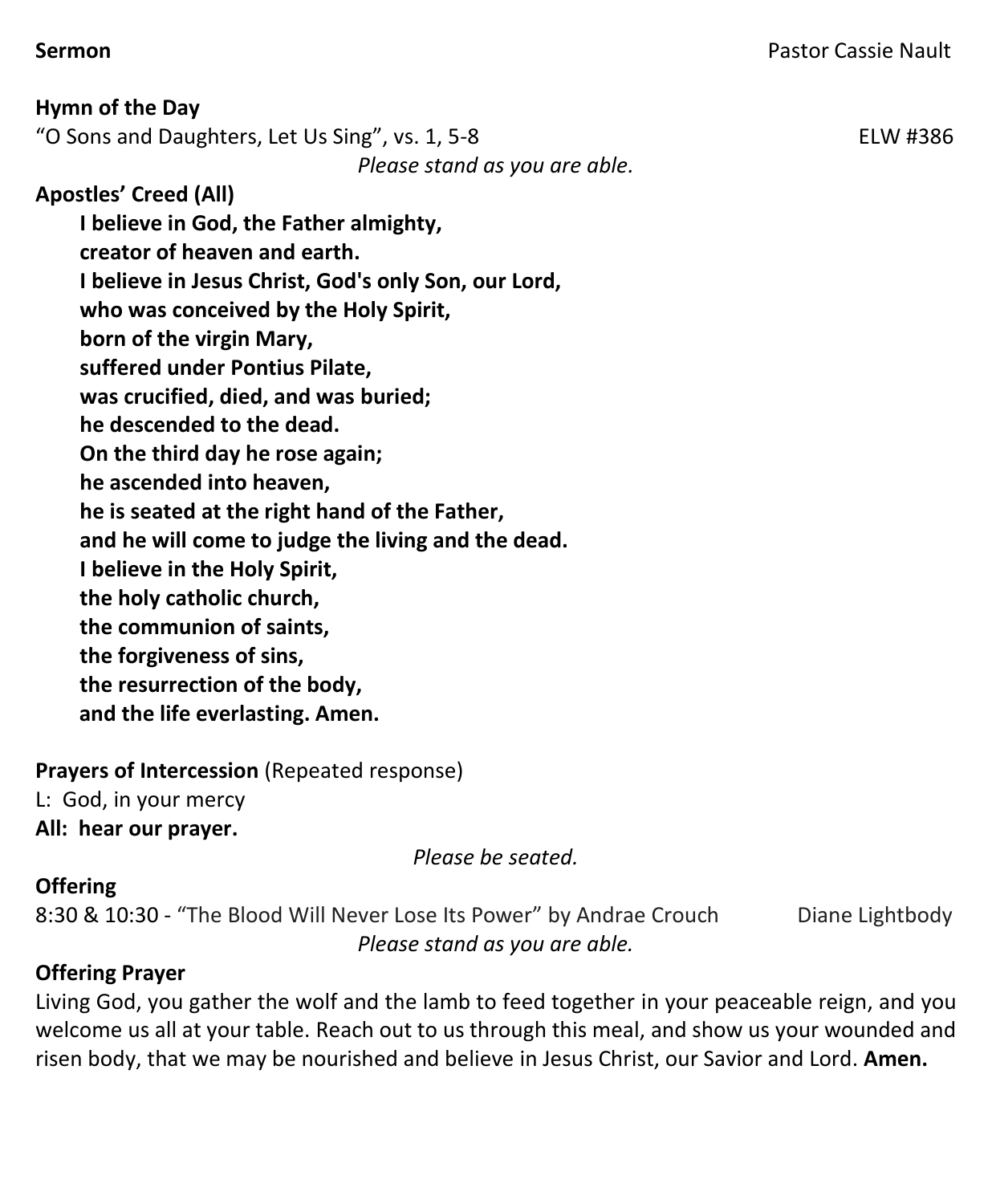| <b>Great Thanksgiving</b>      | page 152 ELW |
|--------------------------------|--------------|
| "Holy, Holy, Holy"             | page 153 ELW |
| <b>Words of Institution</b>    |              |
| Lord's Prayer                  |              |
| <b>Invitation to Communion</b> |              |
| Please be seated.              |              |
| <b>Communion Hymns</b>         |              |
| "We Walk by Faith"             | ELW #635     |
| "Now the Green Blade Rises"    | ELW #379     |
| <b>Communion Blessing</b>      |              |

#### **Prayer after Communion**

We give you thanks, generous God, for in this bread and cup we have tasted the new heaven and earth where hunger and thirst are no more. Send us from this table as witnesses to the resurrection, that through our lives, all may know life in Jesus' name. **Amen.**

#### **Announcements**

#### **Blessing**

**Sending Hymn** "Joy to the World" ELW #276

**Dismissal** L: Alleluia! Christ is risen. **All: Christ is risen indeed. Alleluia!** L: Go in peace. Tell what God has done. **All: Thanks be to God.**

*Thank you for joining us this morning.*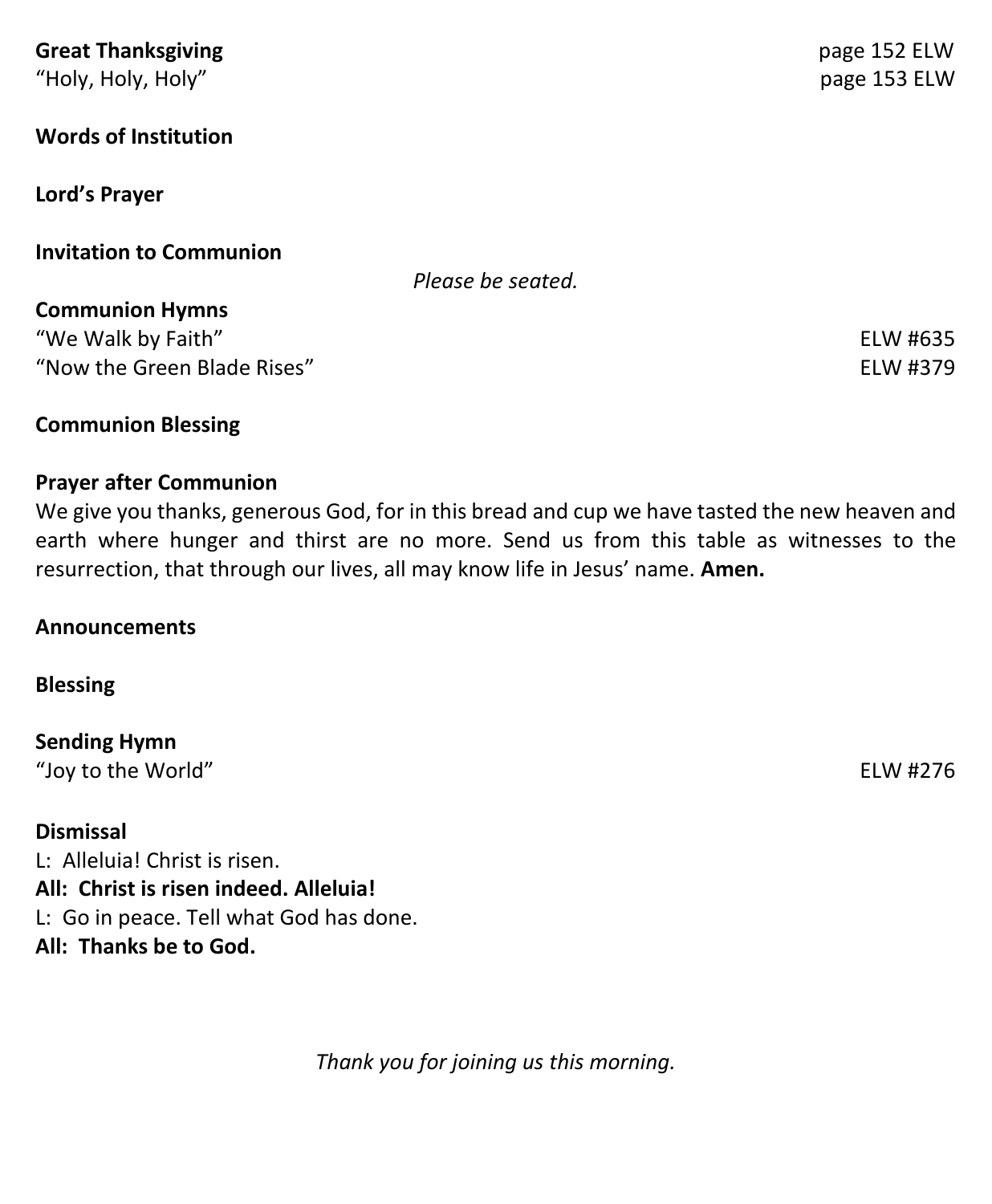## **ANNOUNCEMENTS**

*"God's work. Our hands."*

## This Week at Atonement & Cross of Glory:

| Today     | 8:30 – Worship at Cross of Glory                   |
|-----------|----------------------------------------------------|
|           | 9:15 – Atonement Choir Rehearsal                   |
|           | 9:30 – Sunday School/Youth Group at Cross of Glory |
|           | 10:30 - Worship at Atonement                       |
|           | 12:30 - Faith Community Church at Atonement        |
| Monday    | 8am – Men's Bible Study at Atonement               |
|           | 1pm - Kitchen Kut Ups at Atonement                 |
|           | 5:45 – Girl Scouts at Atonement                    |
|           | 7pm – Cub Scouts at Cross of Glory                 |
| Wednesday | $6:30$ – Confirmation                              |
| Thursday  | 1pm – Game Day at Atonement                        |
| Friday    | Pastor's Day Off                                   |
|           | 5pm - New Birth at Cross of Glory                  |
| Saturday  | Pastor's Day Off                                   |
|           | 9am – Mount of Blessings at Atonement              |
|           | 9am – New Birth at Cross of Glory                  |
| Sunday    | 8:30 – Worship at Cross of Glory                   |
|           | 9:15 – Atonement Choir Rehearsal                   |
|           | 9:30 – Sunday School/Youth Group at Cross of Glory |
|           | 10:30 - Worship at Atonement                       |
|           | 12:30 - Faith Community Church at Atonement        |
|           |                                                    |

**Thank you** to everyone who attended the Youth Easter Pancake Breakfast. Thanks to your generosity we will make a \$240 donation to the Quincy House. Many thanks to all our youth, Marie Thomalla, Shelly Markham, Paula Reed and Dani Gow for helping!

**Thank you to Diane Lightbody** for filling in as our accompanist for Ivan this morning at Cross of Glory.

**Spring Plant Sale Pick-Up** is at Cross of Glory on Friday, May 6 from 5:30-6:30pm.